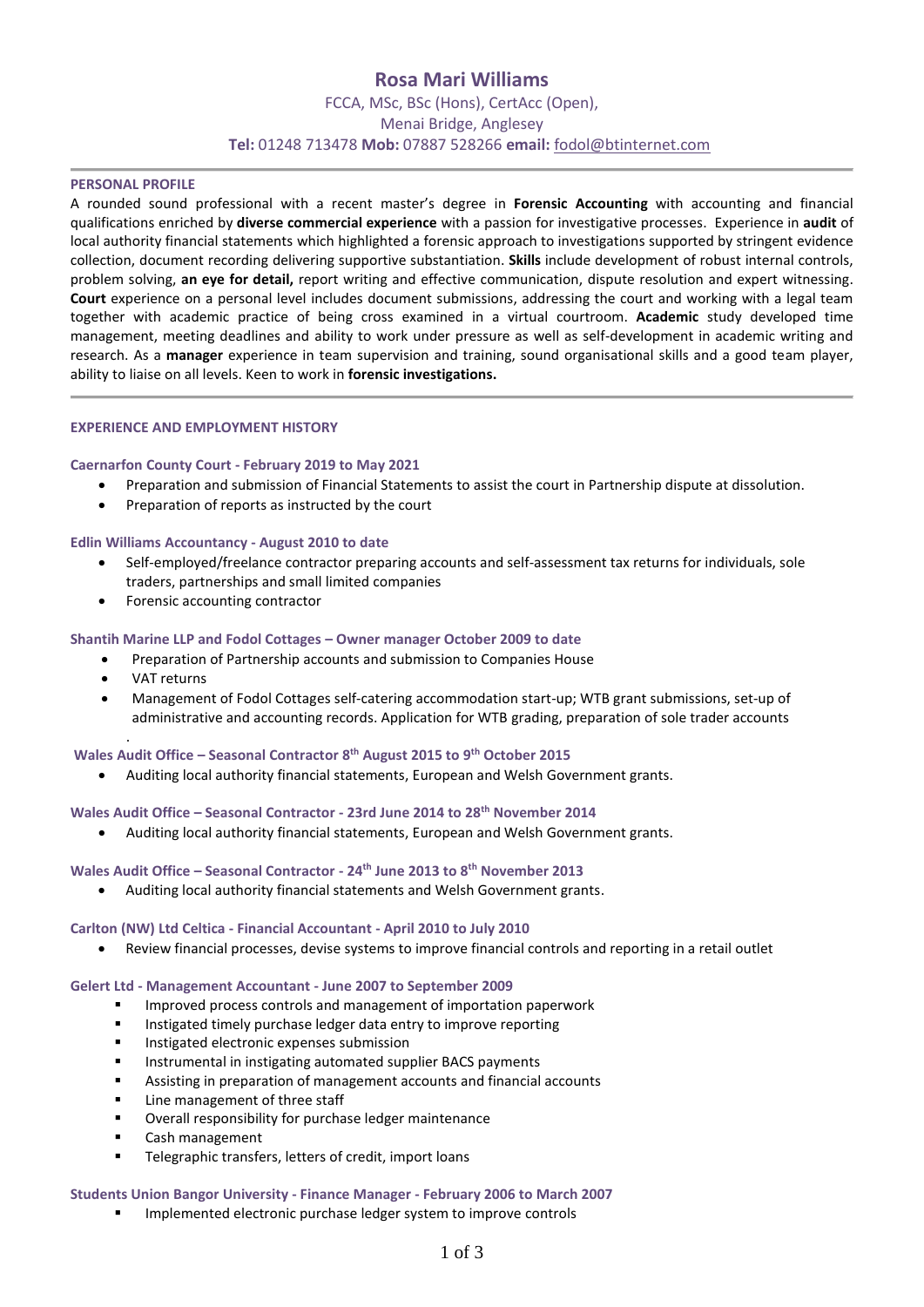- Retrained members of team in efficient data entry
- Improved calculation of complex wage data for temporary staff
- Oversaw accounting function of three entities, Undeb Trading Cyf, Undeb Management and the Students Union registered charity
- Preparation and presentation of management accounts
- Liaise with auditors and preparation of statutory financial accounts for three entities
- Supervised payroll and completion of monthly, and annual statutory returns
- Quarterly VAT returns
- Preparation and monitoring of budgets with departmental managers
- Preparation and monitoring of cash flow forecasts
- Line management of three staff

# **Optropreneurs Ltd. OpTIC - Bookkeeper/Accounts Assistant - 6 th December 2004 to February 2006**

- Maintaining all accounting records and balance sheet reconciliations
- Assisting in the preparation of the management accounts
- Fixed Asset management
- Calculation of monthly salaries (processed by outside agency) and maintenance of employee records
- Capital grant claims including WDA audits
- Credit control
- **■** All banking including reconciliation, BACS transfers, inter account transfers and petty cash.
- VAT returns and reconciliation
- Continuous improvement of financial controls; sales ledger management

#### **Cambrian Caledonian Ltd - April 2004 to November 2004**

New company formed by directors who purchased Cambrian Engineering (Cymru) Ltd.

- Set up the manual financial function of the new company
- Assisted development of Sage Line 50
- Cash management, authorisation of payments and daily maintenance and forward forecasting of cash flow budget
- **■** Assisted the new directors with Due Diligence for equity investors, liaising with their solicitors and merchant bankers and transfer of IP.

#### **Cambrian Engineering (Cymru) Ltd in Administration - February 2004 to April 2004**

Assisted the Administrators in preparation of financial information

# **Finance Director and Company Secretary Cambrian Engineering (Cymru) Ltd - 1977 – February 2004**

(Prior to 1995, the company was known as Cambrian Lifting Equipment and Cambrian Ropes Ltd)

- Developed and supervised the administrative and finance function of the company
- Managed and trained a team of 4/5
- Developed production costing system for the manufacture of wind turbine towers
- Raised funding for capital projects
- Payroll and HR management from 5 to 150 employees

# **EDUCATION AND QUALIFICATIONS**

**University of Portsmouth –** MSc Forensic Accounting, Merit, July 2018, – Financial Analysis and Modelling, Financial Crime and the Law, Expert Witnessing and Dispute Resolution, Financial Forensics and Investigation, Dissertation – *"Why do internal control regulations, procedures and legislation fail to prevent fraud?"*

**Professional Qualification –** FCCA, member since September 2012. Admitted as a fellow of the Association on 15 August 2017.

**Oxford Brookes University -** BSc (Hons) Applied Accounting (2:1) September 2011, Research project – *"An investigation into the adoption of Lean Six Sigma and ISO 9001 in Vestas Group from 2005 after they experienced serious quality issues and the effect this has had on the company's financial position and market share"* 

**Open University -** Certificate in Accounting 2004

**Cordon Bleu School of Cookery London -** Cordon Bleu Diploma

**Dacorum College of Further Education -** Private Secretary's course: Pitman Shorthand, Typewriting RSA stage III, Advance Office Practice RSA Stage III

**Hemel Hempstead Grammar School - A level (2)** – History, Domestic Science,

Use of English (University entrance)